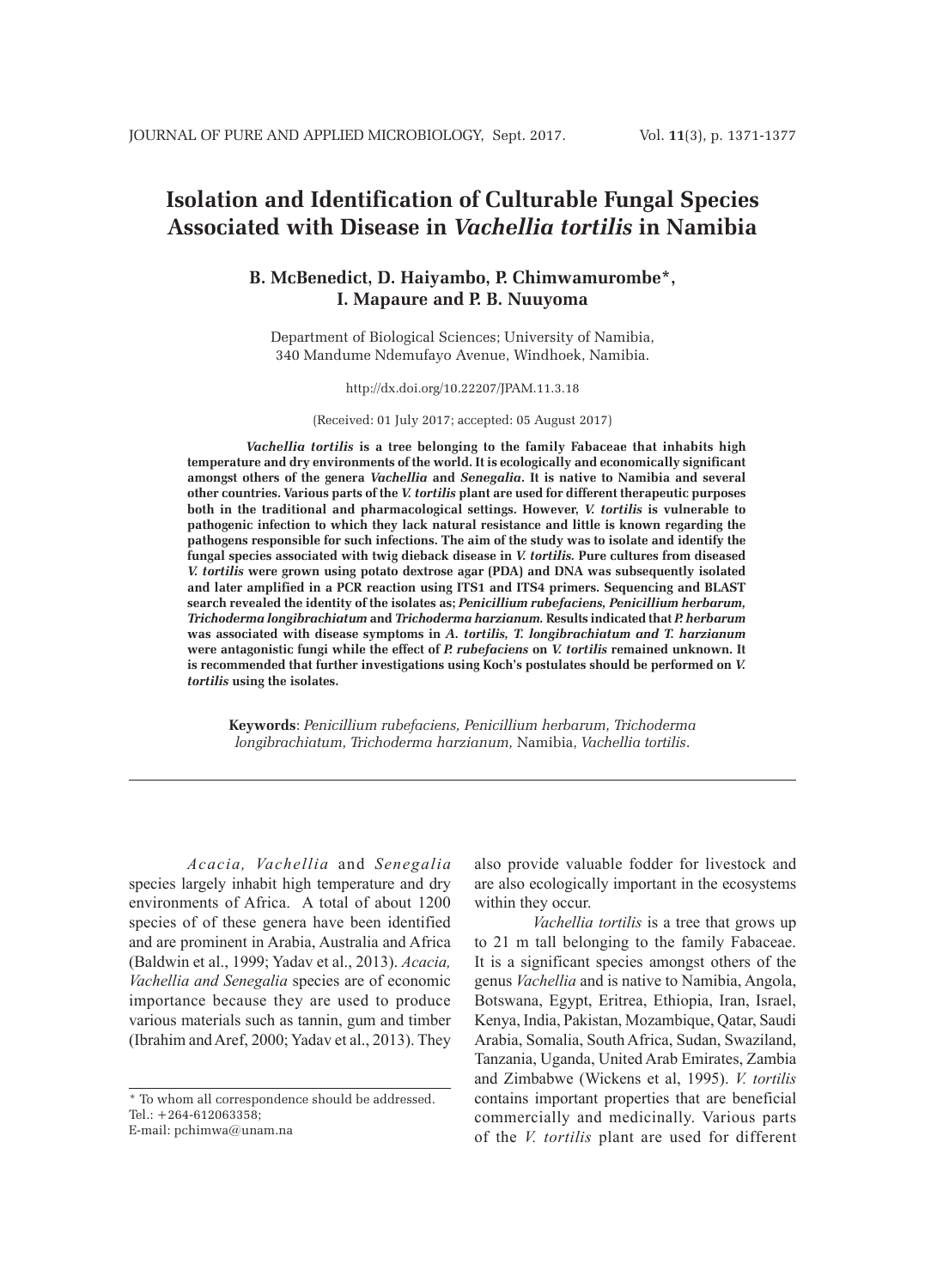therapeutic purposes both in the traditional and pharmacological settings.

Traditionally, *V. tortilis* plant parts are described to have the following uses; seed for food, leaves and fruits for fodder, flower for forage, wood for fuel and timber, bark for dyestuff (tanning), gum as a food additive, and whole plant for soil fertility (Fterich et al., 2012; Anderson, 1993; Baldwin et al., 1999; Abdallah et al., 2008; Oba, 1998; Satya and Jindal, 1994; Yadav et al., 2013). Pharmaceutical uses of the *V. tortilis* plant include; polysaccharide isolated from gum exudates for diabetes mellitus, stem bark for fungal diseases and infectious diseases (mouth and dental), bark tannins for diarrhea, wood for dry cough, root for cough and diphtheria, root bark for malaria, aqueous extract for hyper cholesterol and inflammation, and methanol extracts for leishmanial and parasitic diseases (Abdallah and Merito, 2013; Bisht et al., 2013; Kigondu et al.,2009; Maregesi et al., 2008; Maregesi et al., 2007; Alharbi and Azmat, 2011; Nguta and Mbaria, 2013; Njoroge and Bussmann, 2006; Tunon et al., 1995).

Although *V. tortilis* has a wide variety of uses, it remains vulnerable to infection from an increasing number of pathogens to which they lack natural resistance. Information regarding the entire pathogens associated with disease in *V. tortilis* will provide a basis for assessing the condition of the disease and develop appropriate breeding programs to minimise losses. Hence, the main aim of the study was to isolate and identify the fungal species associated with twig dieback disease in *V. tortilis.*

## **MATERIALS AND METHODS**

#### **Isolation of fungi**

A piece of diseased *V. tortilis* stem was surface-sterilized by submerging in 99% ethanol for 7 minutes and rinsed five times with sterile distilled water. The surface sterilized stem was dissected in a laminar flow and pieces of its pith were transferred using flamed tweezers onto potato dextrose agar (PDA) for growth. In addition, white basidiomycete buds that were attached to the periderm of the diseased *V. tortilis* bark were plucked with flamed tweezers and placed onto potato dextrose agar (PDA) and left to grow. The PDA plates were then incubated at  $35\pm2\degree$ C for

14 days. After which subcultures were created by aseptically transferring distinct fungi growing from the *V. tortilis* plant parts on the PDA media onto fresh PDA media and incubated for 10 days at 35±2°C.

# **DNA extraction**

Fungal genomic DNA was extracted using the Zymo Research Fungal/Bacterial DNA MiniPrep™ kit according to the manufacturer's protocol. The extraction was performed on one week old fungal cultures and the DNA was stored at 4°C for later use as the template for amplification. After successful isolation, the DNA  $(7\mu l)$  was mixed with 2µl of 6X loading dye and run on a 1.5% agarose gel prepared in 1X TAE buffer and viewed using UV illumination.

# **PCR amplification and Sequence analysis**

The DNA was amplified in 50 µl PCR reaction volumes using ITS-1 (52 -TCCGTAGGTGAACCTGCGG-32 ) and ITS-4 (52 -TCCTCCGCTTATTGATATGC-32 ) primers according to White et al. (1990) with minor modifications. The PCR reaction was carried out in a Bio-Rad MyCycler™ thermal cycler and the mixture contained 4  $\mu$ l of template DNA, 2  $\mu$ l of a 0.5 µM concentration of ITS1 primer, 2 µl of a 0.5 µM concentration of ITS4 primer, 17 µl of nuclease free water and 25 µl of 2x Dream *Taq* master mix which contained: Dream *Taq* DNA polymerase, 2x Dream *Taq* buffer, dATP, dCTP, dGTP and dTTP of 0.4 mM each, and 0.4 mM  $MgCl_2$ . The PCR reaction profile consisted of initial denaturation temperature of 94 ºC for 4 min, followed by 40 cycles of denaturation temperature at 95 ºC for 1 min, annealing temperature of 55 ºC for 1 min, and an extension temperature at 72 ºC for 45 seconds. The final extension was then performed at 72 ºC for 10 min and lastly the PCR products were held at 4 ºC**.** The products were separated by electrophoresis on a 2% agarose gel stained with ethidium bromide and visualized under UV light.

The PCR fragments were purified and sequenced at Inqaba Biotechnical Industries (Pty) Ltd (Pretoria, South Africa). The obtained sequences were then edited in BioEdit (Biological Sequence Alignment editor for Windows 99/98/ NT/2K/XP/7) sequence alignment editor software (Hall, 1998). BLAST searches were then perform in the NCBI GenBank database and the sequences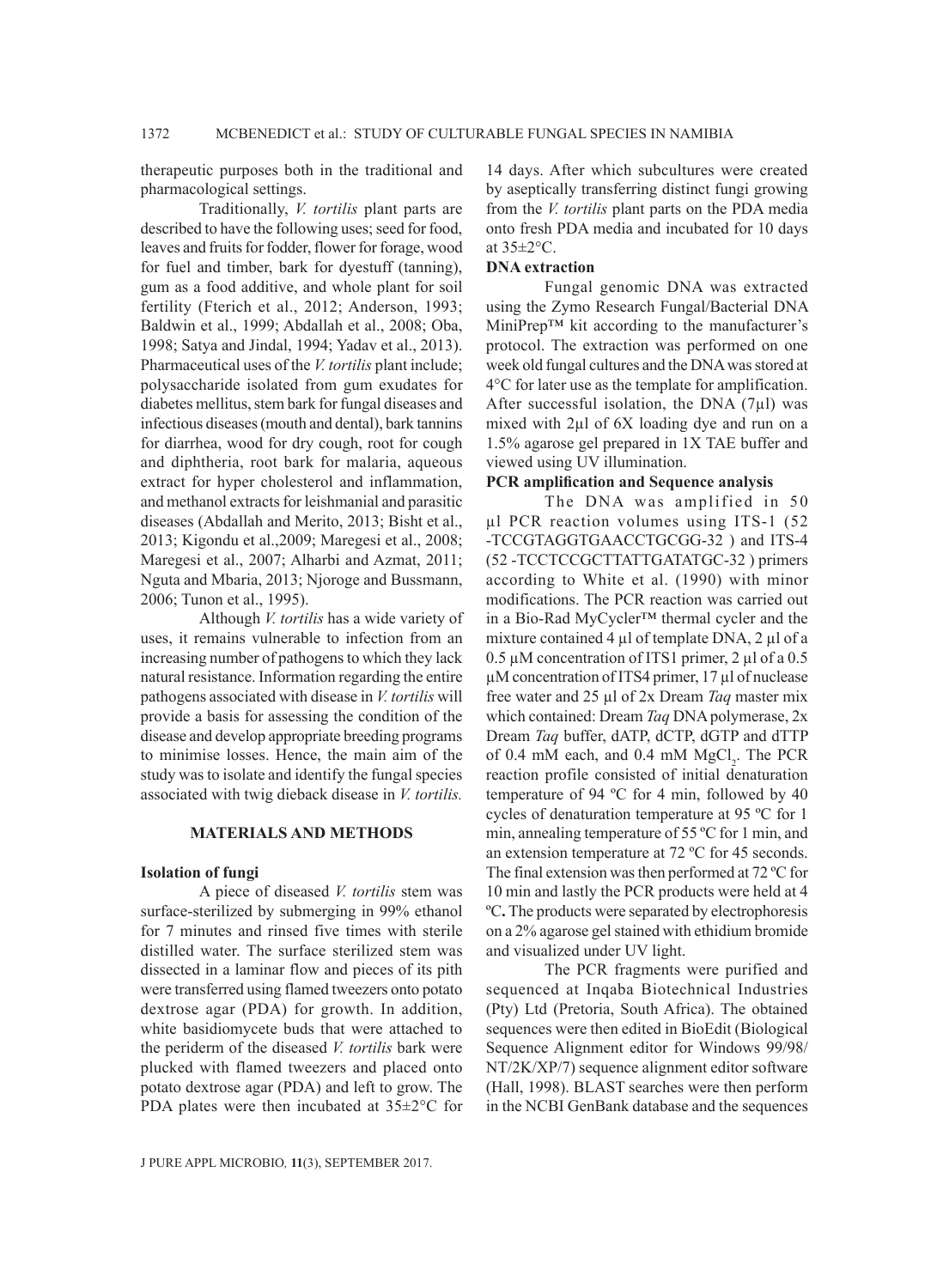possessing the highest similarity with the query sequence were chosen reflecting the identity of the isolates in question.

#### **RESULTS**

The culturing of *V. tortilis* sections of the stem and bark resulted in the growth of four morphologically distinct pure colonies (**fig.1 and fig. 2**). PCR was performed using ITS1 and ITS4 primers and electrophoresis results showed expected ITS amplicons of about 1450 bp.

A BLAST search using the *A. tortilis* ITS sequences revealed the identities of the isolates as; *Penicillium rubefaciens*, *Phoma herbarum*, *Trichoderma longibrachiatum* and *Trichoderma harzianum*. The isolates were obtained from the *A. tortilis* as follows; *P. rubefaciens* from the *Acacia* pith, *P. herbarum* from the *Acacia* bark, and *T. longibrachiatum* and *T. harzianum* from the *basidiomycetes* on the bark.

# SCAF10 Penicillium rubefaciens **SCAF8**

**Fig. 2.** Fungal isolates from diseased *A. tortilis* stem grown on PDA media

## **DISCUSSION**

The results revealed the identity of the isolates from the diseased *V. tortilis* as *P. rubefaciens, P. herbarum, T. longibrachiatum*  and *T. harzianum.* All these fungi have not been reported previously on this plant species in Namibia. *Penicillium* and other fungus such as *Aspergillus* and *Talaromyces* (*Eurotiomycetes*) are amongst the genera that are commonly found indoors (Amend et al. 2010; Houbraken et al. 2011).

*Penicillium* species have been reported (Frisvad et al. 2004; Frisvad and Samson 2004) to be linked to bio deterioration in foods especially fruits and producing various mycotoxins. *Penicillium* species have also been positively used in the food industry for the production of cheese (Giraud et al. 2010; Visagie et al., 2014), fermented sausages (Lopez-Díaz et al., 2001; Ludemann et al.,



**Fig. 1.** White basidiomycete from diseased *A. tortilis*  bark grown on PDA media

|  |  | <b>Table 1.</b> The bacteria isolates and their corresponding identity retrieved from NCBI |  |  |
|--|--|--------------------------------------------------------------------------------------------|--|--|
|  |  |                                                                                            |  |  |

| Fungal<br>isolate | Plant<br>Host     | <b>NCBI</b> Identity        | % Identity | Accession<br>Number |
|-------------------|-------------------|-----------------------------|------------|---------------------|
| F8                | <i>V</i> tortilis | Penicillium rubefaciens     | 100        | KR905616.1          |
| F10               | V tortilis        | Phoma herbarum              | 99         | KP144996.1          |
| B1                | <i>V</i> tortilis | Trichoderma longibrachiatum | 100        | KP326575.1          |
| B <sub>2</sub>    | V tortilis        | Trichoderma harzianum       | 99         | LN714612.1          |

J PURE APPL MICROBIO*,* **11**(3), SEPTEMBER 2017.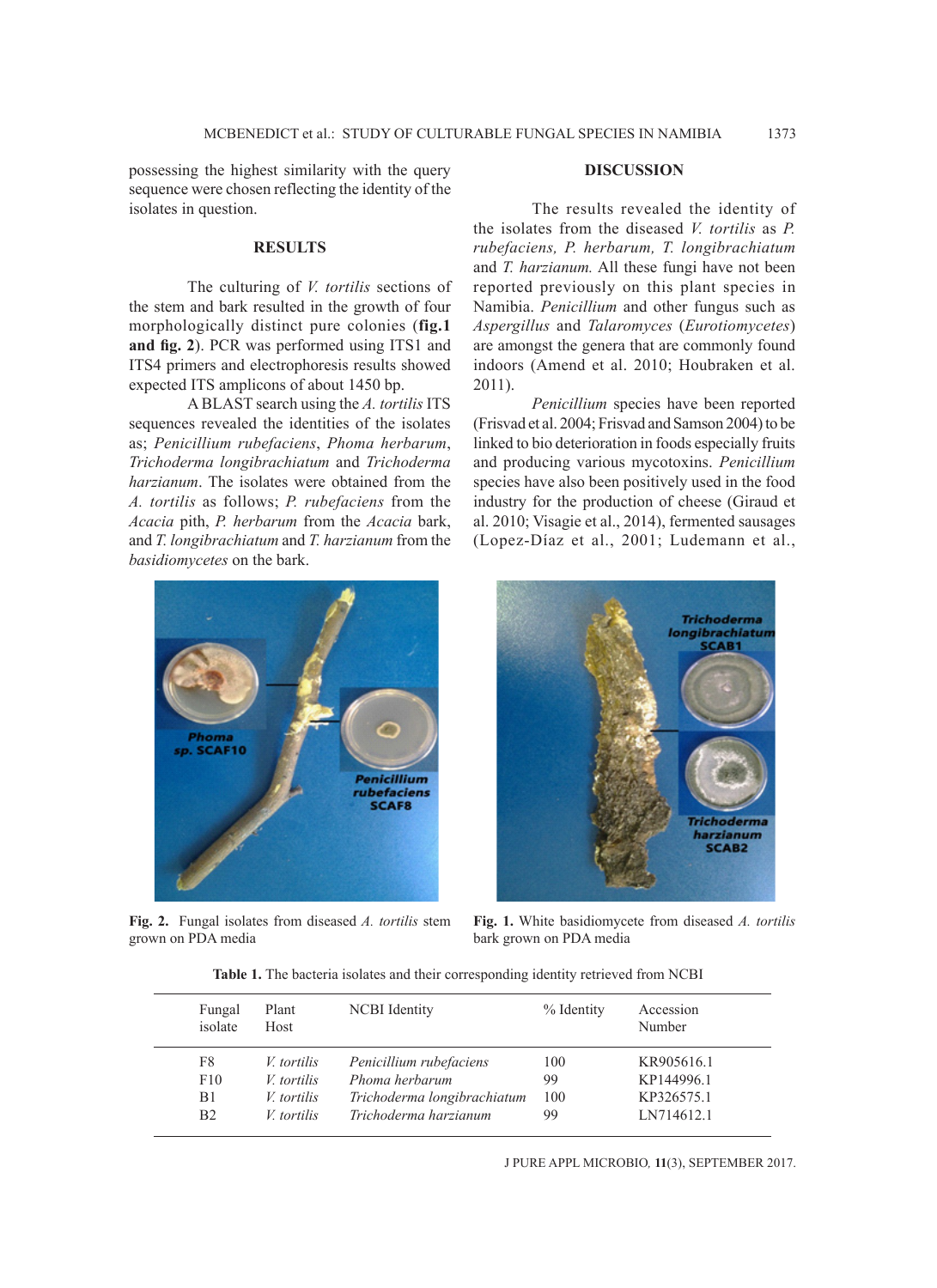2010), and medical industry for the production of penicillin (Visagie et al., 2014). *Penicillium, Eurotium* and *Cladosporium* species have also been isolated from the cork (outer layer of the *Quercus suber* L. tree.) by Barreto et al. (2012) and they argued that these fungal species colonize the cork alongside different kinds of fungi inhabiting different parts of the tree and surrounding soil. Depending on the fungal species, some form a parasitic relationship while others form a saprobiotic one in which case the cork provides the relevant nutrients for the fungal growth (Barreto et al., 2012). Moreover, *Penicillium* occurs in diverse environments that include soil, vegetation, air, indoor environments and in food (Visagie et al., 2014). To our knowledge, this is the first report on the presence of *P. rubefaciens* in *A. tortilis*. The effect of *P. rubefaciens* on *A. tortilis* remains unknown and further investigations to assess if this species is the primary disease causing pathogen on *A. tortilis* are vital.

The *Phoma* genus is diverse and composed of species that inhabit a wide range of environments such as soil and plants. A substantial amount of the species of this genus are saprophytic with some being opportunistic (Irinyi et al., 2007). In addition, most coelomycetes are associated with plants and in some cases are primary pathogens (Sutton, 1980). According to Boerema et al. (2005), approximately 2000 species of *Phoma* have been isolated and characterized. Furthermore, Garas et al. (2012) labeled *Cytosperma chrysoperma* and *Phoma* species such as; *P. glomerata, P. cava* and *P. eupyrena* as pathogens responsible for dieback disease in *V. mellifera* and *V. karoo*.

*P. herbarum* species have been isolated from fruit trees in which they infect the leaves and twigs (Valiuskaite, 2002) and sapwood of healthy and declining scots pine trees (Giordano et al., 2009). Giordano et al. (2009) revealed that *P. herbarum*, *Thanatephorus cocumeris* and *Mucor plumbeus* species are associated with the existence of mistletoes on scots pine trees. A mistletoe is a parasitic plant that affects the stand structure by inducing crown losses and tree mortality but also has some ecological importance in the survival of some trees because it functions as a carbon sink (Cullings et al., 2005; Mueller and Gehring, 2006). Giordano et al. (2009) further argued that mistletoe on a tree influences the diversity of endophytic mycoflora inhabiting that particular tree and declining scots pine trees possess different endophytic mycobiota in their sapwood compared to that of healthy trees. However, *P. herbarum* has been designated as the primary pathogen leading to twig dieback in *A. mearnsii* after its consistent isolation from diseased *A. mearnsii* trees (Gibson, 1979; Olembo, 1972; Roux et al., 1995). Gibson (1979), Olembo (1972) and Roux et al. (1995) further argued that *P. herbarum* caused fresh infections through wounds. The present study did not observe the presence of mistletoe on the *V. tortilis* tree but can infer that *P. herbarum* is associated with disease in the *V. tortilis*.

*Trichoderma* species are widely found in the soil and root ecosystems and are used as biological control agents against a variety of plant pathogens especially fungi (Mulaw et al., 2013). These species are found in a diverse range of habitats ranging from soil and growing on wood, bark, and other fungi and numerous substrates (Druzhinina et al., 2011). This report is the first one on Trichoderma occurring in *V. tortilis* in Namibia. The commonly used *Trichoderma* species as biological controls are *T. harzianum*, *T. atroviride*, *T. viride*, *T. virens* and *T. koningii.* These species are antagonistic microorganisms capable of preventing the growth of pathogens in the soil and plant (Singh et al., 2014). However, the effect of *Trichoderma* species on non-target organisms is less understood although it is relevant for their effective use. *Trichoderma* species have found prominent use because they prevent increase of the pathogens, produce enzymes that degrade the cell wall of pathogens, produce antibiotics capable of destroying pathogens, induce the development of the plant, and induce plant defensive mechanisms (Singh et al., 2014). Druzhinina et al. (2011) explained that the antagonistic properties of parasitizing and killing other fungi are common in *Trichoderma* species and have thus earned them widespread use as biological control organisms. Studies have revealed that *T. longibrachiatum* and *T. harzianum* are used as biological agents against fungal infection in plants  $(B^3$ aszczyk et al., 2014; Howell, 2003; Limon et al., 2004; Mohd Zainudin et al., 2008; Mulaw et al., 2013).

The isolation of *T. longibrachiatum* and *T. harzianum* in *A. tortilis* in the present study suggests the relationship between the *A. tortilis,* 

J PURE APPL MICROBIO*,* **11**(3), SEPTEMBER 2017.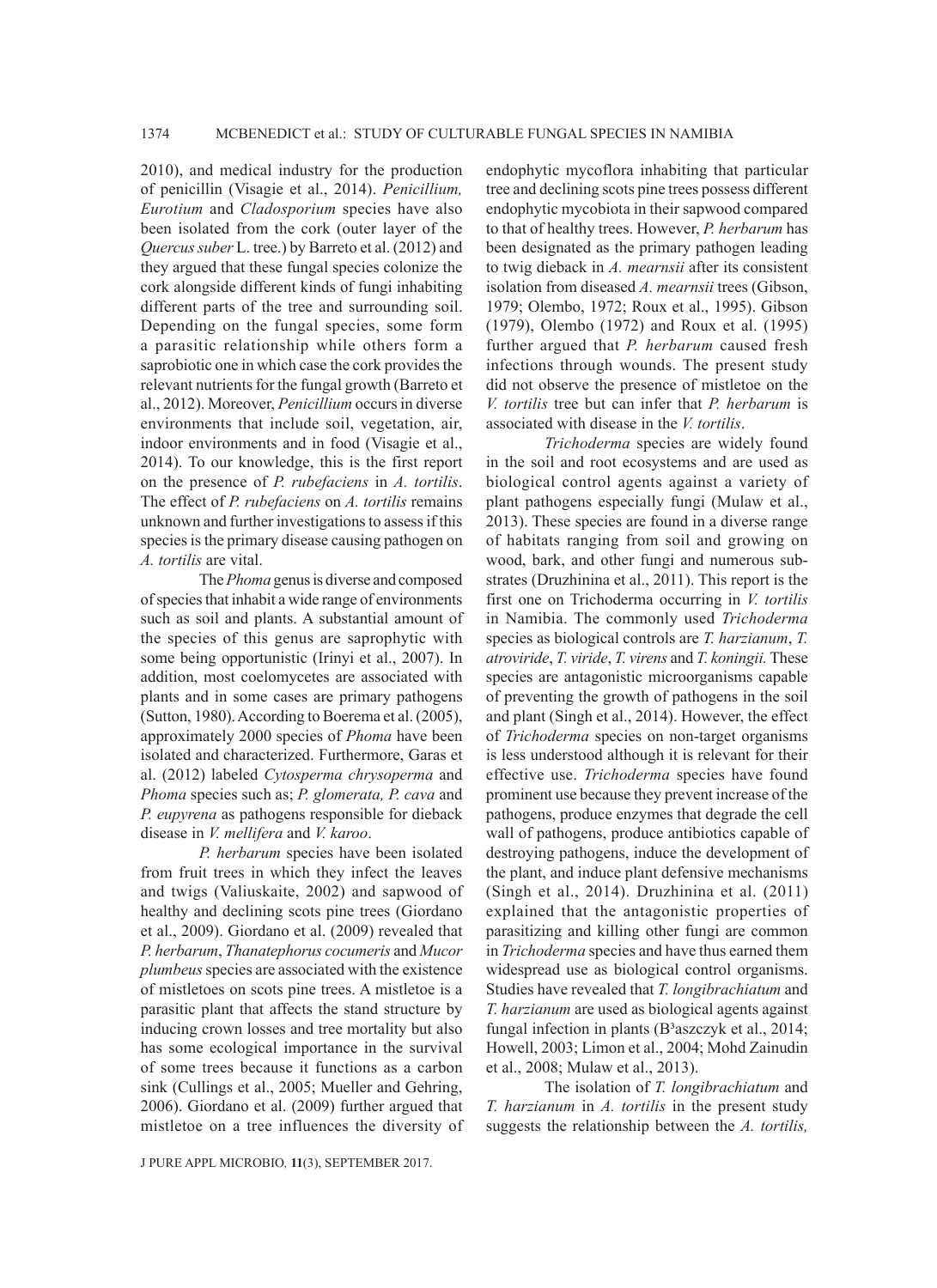and *T. longibrachiatum and T. harzianum* species is either commensal or mutualistic because of their antagonistic properties. It was revealed that *P. herbarum* is associated to twig dieback disease in *V. tortilis* while the effect of *P. rubefaciens* on *V. tortilis* remains unknown. In addition, pathogens have the ability to form synergistic relationships which have been detected in various plant species (Lamichhane and Venturi, 2015). Synergistic relationships range from fungi-fungi interaction, bacteria-bacteria interaction, virusvirus interaction, and mixed interactions such as fungi-bacteria interaction. Synergism justifies the existence of plant diseases in which more than a single pathogen is involved in the infection process (Lamichhane and Venturi, 2015). Synergism and its effects go undetected in monocultures and it probably occurs frequently in plant diseases. Glen et al. (2009) revealed fungi-fungi synergism in *A. mangium* infected with root rot disease in which the pathogens responsible were *Ganoderma philippii, Ganoderma mastoporum, , Ganoderma austral,*  and *Amauroder marugosum.* Consequently, it is possible that some of the isolates in this study were opportunistic pathogens that benefit from synergism. Moreover, with the current data set, it is not possible to draw firm conclusions that *P. herbarum* is the primary cause of the twig dieback although it is associated with twig dieback as reported in previous studies (Gibson, 1975; Olembo, 1972; Roux et al., 1995) because of the possible existence of other fungal species that are not or rarely detected in culture based methods.

### **CONCLUSIONS**

The study aimed at isolating and identifying the culturable fungal species associated with twig dieback disease in *V. tortilis* in which case four fungal species were successfully isolated and identified as; *P. rubefaciens, P. herbarum, T. longibrachiatum* and *T. harzianum.* Of the four isolates, *P. herbarum* was detected as the specie associated with the observed disease in *A. tortilis. T. longibrachiatum and T. harzianum* were identified as antagonistic fungi with the ability to protect the *V. tortilis* tree against pathogenic fungi but with the potential to be pathogenic depending on the circumstances. However, the effect of *P. rubefaciens* on *V. tortilis* remained unknown. It is

therefore recommended that further; investigations using Koch's postulated should be performed on *V. tortilis* using the isolates, studies should be performed using more informative community analysis molecular techniques that are able to detect the entire community and circumvent the limitations of culture based methods; and microbial synergistic relationships leading to disease in *V. tortilis* should be investigated in order to deduce whether the twig dieback disease is caused by a single primary pathogen or it is a result of complex interactions.

#### **ACKNOWLEDGEMENTS**

This study was supported by the research grant of the Research and Publications Office at the University of Namibia grant URPC/2015/221.

#### **REFERENCES**

- 1. Abdallah, F., Noumi, Z., Touzard, B., Belgacem, A.O., Neffati, M. and Chaieb, M., The influence of *Acacia tortilis* (Forssk.) subsp. raddiana (Savi) and livestock grazing on grass species composition, yield and soil nutrients in arid environments of South Tunisia. *Flora-Morphology, Distribution, Functional Ecology of Plants*, 2008; **203**(2), pp.116-125.
- 2. Abdallah, H. A. and Merito, A., Medicinal plants and their uses by the people in the Region of Randa, Djibouti. *Journal of Ethnopharmacology*., 2013; **148**: pp.701–713.
- 3. Alharbi, W.D.M. and Azmat, A.I.S.H.A., Hypoglycemic and hypocholesterolemic effects of *Acacia tortilis* (Fabaceae) growing in Makkah. *Pakistan Journal of Pharmacology*, 2011; **28**(1): pp.1-8.
- 4. Amend, A.S., Seifert, K.A., Samson, R. and Bruns, T.D., Indoor fungal composition is geographically patterned and more diverse in temperate zones than in the tropics. *Proceedings of the National Academy of Sciences*, 2010; **107**(31), pp.13748-13753.
- 5. Anderson D.M.W., Some factors influencing the demand for gum arabic (*Acacia Senegal* (L.) and other water soluble tree exudates. *Forest Ecology and Management*., 1993; **58**: pp.1-18.
- 6. Baldwin, T. C., Quah, P. E., Menzies, A. R., A serotaxonomic study of *Acacia* gum exudates. *Phytochemistry***,** 1999; **50**: pp.599-606.
- J PURE APPL MICROBIO*,* **11**(3), SEPTEMBER 2017. 7. Barreto, M.C., Houbraken, J., Samson, R.A., Brito, D., Gadanho, M. and San Romao, M.V., Unveiling the fungal mycobiota present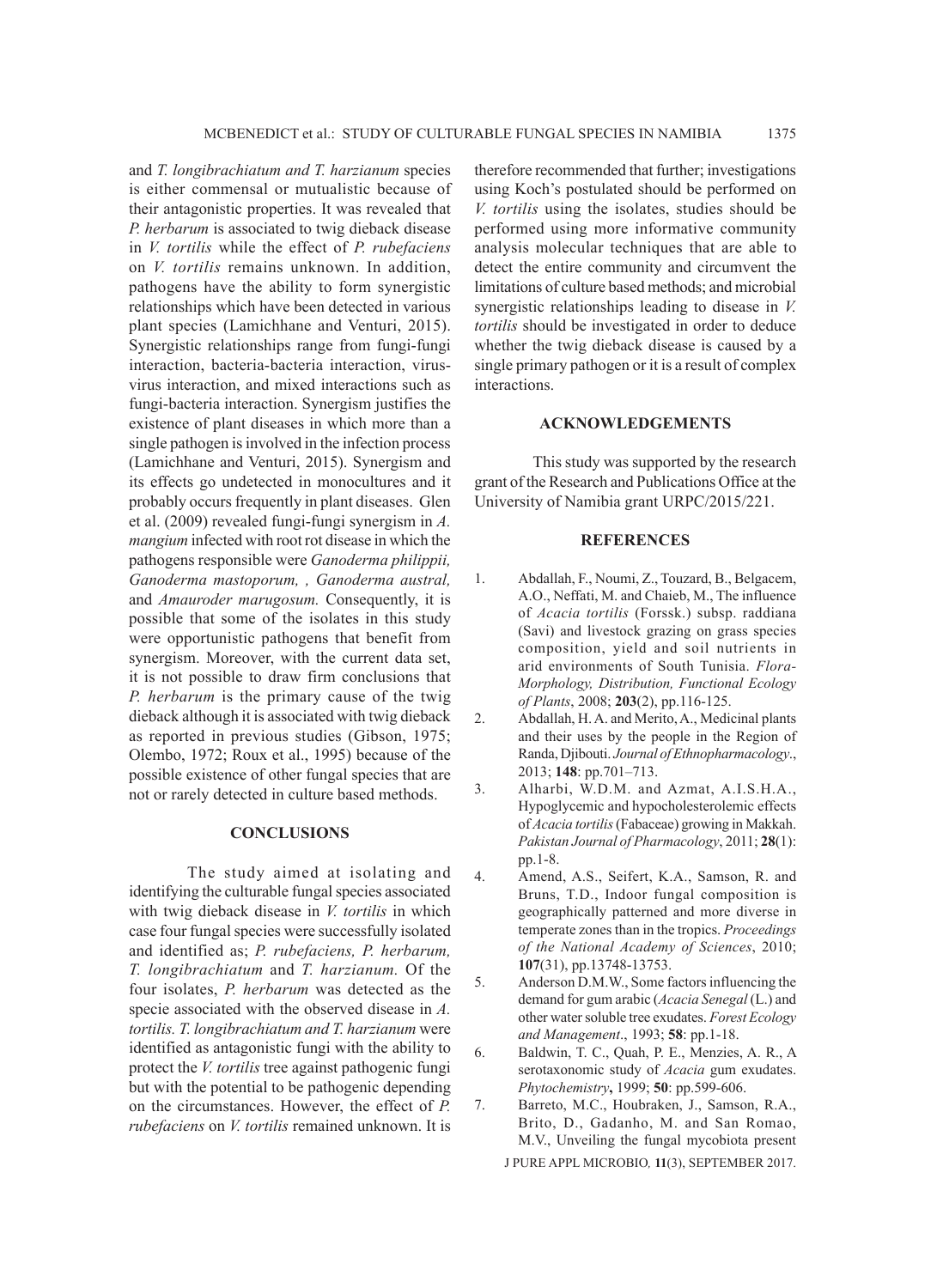throughout the cork stopper manufacturing process. *FEMS microbiology ecology*, 2012; **82**(1), pp.202-214.

- 8. Bisht, S., Kant, R. and Kumar, V., á-d-Glucosidase inhibitory activity of polysaccharide isolated from *Acacia tortilis* gum exudate. *International journal of biological macromolecules*, 2013; **59**, pp.214-220.
- 9. B³aszczyk, L., Siwulski, M., Sobieralski, K., Lisiecka, J. and Jêdryczka, M., *Trichoderma* spp.–application and prospects for use in organic farming and industry. *Journal of Plant Protection Research*, 2014; **54**(4), pp.309-317.
- 10. Boerema, G. H., Gruyter, J., Noordeloos, M. E., and Hamers M. E. C., *Phoma* identification manual. CABI Publishing. CAB International Wallingford, Oxfordshire, UK. 470 pp. *Novenyvedelem*, 2004; **41**(4), pp.172-173.
- 11. Cullings, K., Raleigh, C. and Vogler, D.R., Effects of severe dwarf mistletoe infection on the ectomycorrhizal community of a *Pinus contorta* stand in Yellow stone Park. *Canadian Journal of Botany*, 2005; **83***,* pp. 1174-1180.
- 12. Druzhinina, I.S., Seidl-Seiboth, V., Herrera-Estrella, A., Horwitz, B.A., Kenerley, C.M., Monte, E., Mukherjee, P.K., Zeilinger, S., Grigoriev, I.V. and Kubicek, C.P., *Trichoderma*: the genomics of opportunistic success. *Nature Reviews Microbiology*, 2011; **9**(10), pp.749-759.
- 13. Frisvad, J. and Samson, R. A., Polyphasic taxonomy of *Penicillium* subgenus *Penicillium*. A guide to identification of food and air-borne *terverticillate Penicillia* and their mycotoxins. *Studies in Mycology,* 2004; **49***,* pp. 1–174.
- 14. Frisvad, J.C., Smedsgaard, J., Larsen, T.O. and Samson, R.A., Mycotoxins, drugs and other extrolites produced by species in *Penicillium* subgenus *Penicillium*. *Studies in Mycology*, 2004; **49**, pp.201-241.
- 15. Fterich, A., Mahdhi, M. and Mars, M., Impact of grazing on soil microbial communities along a chronosequence of Acacia tortilis subsp. raddiana in arid soils in Tunisia. *European Journal of Soil Biology*, 2012; **50**, pp.56-63.
- 16. Garas, L. S, Uzabakiriho, J. D and Chimwamurombe, P. M., Isolation and Identification of Fungal Species Associated with Gall Formation on *Acacia mellifera* in Western Windhoek. *Journal of Pure and Applied Microbiology,* 2012; **6***(2),* pp. 713-716.
- 17. Gibson, I.A.S., Diseases of forest trees widely planted as exotics in the tropics and southern hemisphere. Part II. The genus Pinus. Commonwealth Forestry Institute 1979.
- 18. Giordano, L., Gonthier, P., Varese, G.C., Miserere, L. and Nicolotti, G., Mycobiota

J PURE APPL MICROBIO*,* **11**(3), SEPTEMBER 2017.

inhabiting sapwood of healthy and declining Scots pine (*Pinus sylvestris* L.) trees in the Alps. *Fungal Diversity,* 2009; **38***,* pp. 69-83.

- 19. Giraud, F., Giraud, T., Aguileta, G., Fournier, E., Samson, R., Cruaud, C., Lacoste, S., Ropars, J., Tellier, A. and Dupont, J., Microsatellite loci to recognize species for the cheese starter and contaminating strains associated with cheese manufacturing. *International journal of food microbiology*, 2010; **137**(2), pp.204-213.
- 20. Glen, M., Bougher, N.L., Francis, A.A., Nigg, S.Q., Lee, S.S., Irianto, R., Barry, K.M., Beadle, C.L. and Mohammed, C.L., *Ganoderma* and *Amauroderma* species associated with root-rot disease of *Acacia mangium* plantation trees in Indonesia and Malaysia. *Australasian Plant Pathology*, 2009; **38**(4), pp.345-356.
- 21. Hall, T. BioEdit. Biological sequence alignment editor for Windows. *North Carolina, USA: Carolina State University* 1998*.*
- 22. Houbraken, J., Frisvad, J.C. and Samson, R.A., Fleming's penicillin producing strain is not *Penicillium chrysogenum* but *P. rubens*. *IMA Fungus: The Global Mycological Journal*, 2011; **2**(1), pp.87.
- 23. Howell, C.R., Mechanisms employed by *Trichoderma* species in the biological control of plant diseases: the history and evolution of current concepts. *Plant Disease*, 2003; **87**(1), pp.4-10.
- 24. Ibrahim, A.A. and Aref, I.M., Host status of thirteen *Acacia* species to *Meloidogyne javanica*. *Journal of nematology*, 2000; **32**(4S), pp.609.
- 25. Irinyi, L.M., Kövics, G. and Karaffa, E.M., Classification of *Phoma* species using new phylogenetic marker 2007.
- 26. Kigondu, E. V. M., Rukunga, G. M. and Keriko, J. M., Anti-parasitic activity and cytotoxicity of selected medicinal plants from Kenya. *Journal of Ethno pharmacology*. 2009; **123**, pp. 504–509.
- 27. Lamichhane, J.R. and Venturi, V., Synergisms between microbial pathogens in plant disease complexes: a growing trend. *Frontiers in Plant Science*, 2015; **6**, pp.385.
- 28. Limon, M.C. and Codón, A.C., Biocontrol mechanisms of *Trichoderma* strains. *International Microbiology*, 2004; **7**, pp.249-260.
- 29. López-Dýµaz, T.M., Santos, J.A., Garcýµa-López, M.L. and Otero, A., Surface mycoflora of a Spanish fermented meat sausage and toxigenicity of *Penicillium* isolates. *International Journal of Food Microbiology*, 2001; **68**(1), pp.69-74.
- 30. Ludemann, V., Greco, M., Rodríguez, M.P., Basílico, J.C. and Pardo, A.G., Conidial production by *Penicillium nalgiovense* for use